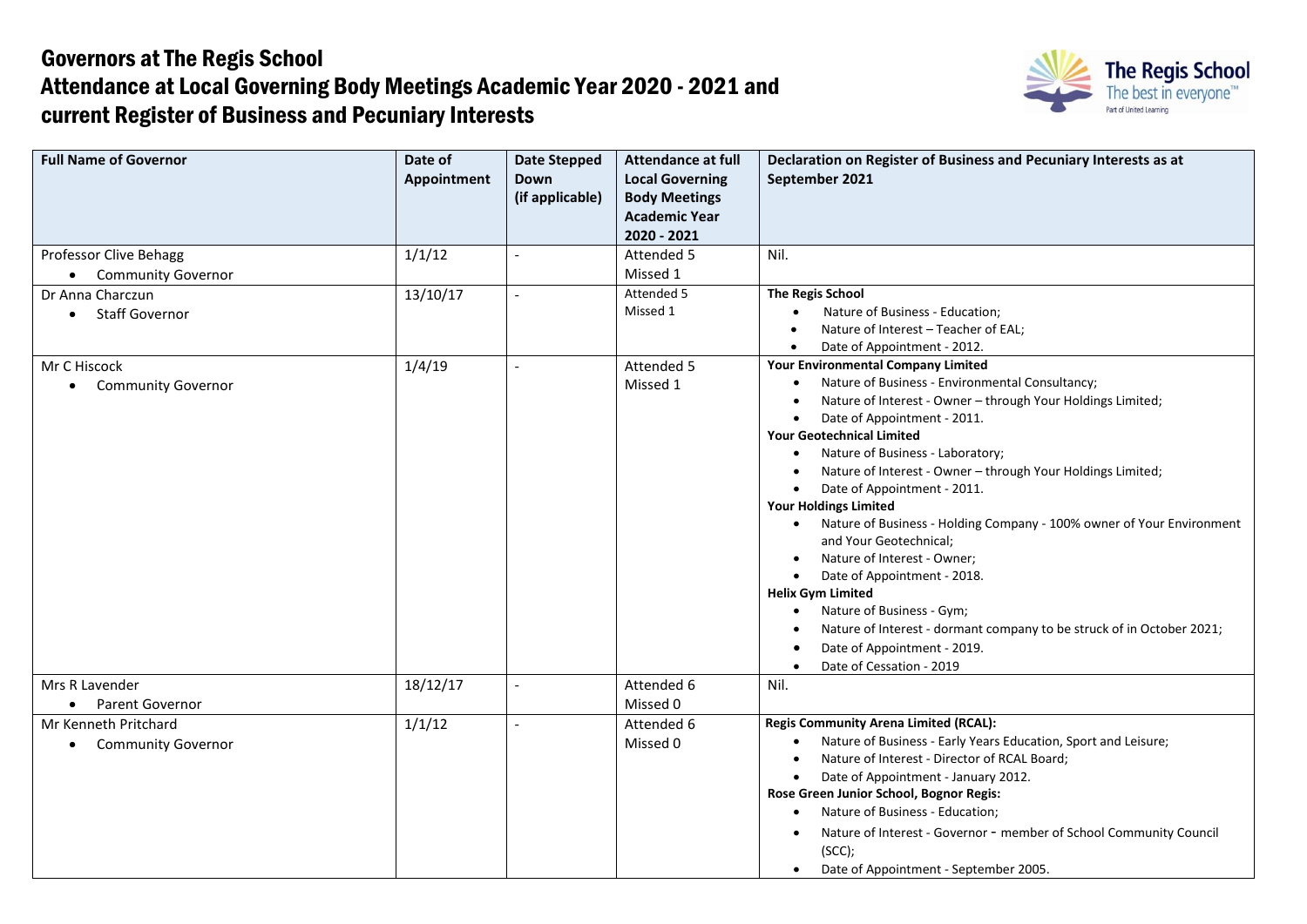| <b>Southway Primary School, Bognor Regis:</b><br>Nature of Business - Education;<br>$\bullet$<br>Nature of Interest - Governor;<br>$\bullet$<br>Date of Appointment - September 2010.<br>٠<br><b>Schoolsworks Multi Academy Trust:</b><br>Nature of Business - Education;<br>$\bullet$<br>Nature of Interest - Member of Audit and Risk Committee of the Trust<br>Board;<br>Date of Appointment - May 2020.<br>$\bullet$<br><b>Regis Community Arena Limited (RCAL):</b><br>12/2/15<br>Attended 5<br>Mr Peter Proudley<br>$\overline{a}$<br>Nature of Business - Early Years Education, Sport and Leisure;<br>$\bullet$<br>Missed 1<br><b>Community Governor</b><br>Nature of Interest - Director;<br>$\bullet$<br>Date of Appointment - 2019.<br>$\bullet$<br>1/1/12<br><b>Regis Community Arena Limited (RCAL):</b><br>Attended 6<br>Mrs Diane Willson<br>$\overline{a}$<br>Nature of Business - Early Years Education, Sport and Leisure;<br>Missed 0<br><b>Community Governor</b><br>Nature of Interest - Director of RCAL Board;<br>Date of Appointment - 2012.<br>Date of Cessation - 23 March 2021. |
|------------------------------------------------------------------------------------------------------------------------------------------------------------------------------------------------------------------------------------------------------------------------------------------------------------------------------------------------------------------------------------------------------------------------------------------------------------------------------------------------------------------------------------------------------------------------------------------------------------------------------------------------------------------------------------------------------------------------------------------------------------------------------------------------------------------------------------------------------------------------------------------------------------------------------------------------------------------------------------------------------------------------------------------------------------------------------------------------------------|
|                                                                                                                                                                                                                                                                                                                                                                                                                                                                                                                                                                                                                                                                                                                                                                                                                                                                                                                                                                                                                                                                                                            |
|                                                                                                                                                                                                                                                                                                                                                                                                                                                                                                                                                                                                                                                                                                                                                                                                                                                                                                                                                                                                                                                                                                            |
|                                                                                                                                                                                                                                                                                                                                                                                                                                                                                                                                                                                                                                                                                                                                                                                                                                                                                                                                                                                                                                                                                                            |
|                                                                                                                                                                                                                                                                                                                                                                                                                                                                                                                                                                                                                                                                                                                                                                                                                                                                                                                                                                                                                                                                                                            |
|                                                                                                                                                                                                                                                                                                                                                                                                                                                                                                                                                                                                                                                                                                                                                                                                                                                                                                                                                                                                                                                                                                            |
|                                                                                                                                                                                                                                                                                                                                                                                                                                                                                                                                                                                                                                                                                                                                                                                                                                                                                                                                                                                                                                                                                                            |
|                                                                                                                                                                                                                                                                                                                                                                                                                                                                                                                                                                                                                                                                                                                                                                                                                                                                                                                                                                                                                                                                                                            |
|                                                                                                                                                                                                                                                                                                                                                                                                                                                                                                                                                                                                                                                                                                                                                                                                                                                                                                                                                                                                                                                                                                            |
|                                                                                                                                                                                                                                                                                                                                                                                                                                                                                                                                                                                                                                                                                                                                                                                                                                                                                                                                                                                                                                                                                                            |
|                                                                                                                                                                                                                                                                                                                                                                                                                                                                                                                                                                                                                                                                                                                                                                                                                                                                                                                                                                                                                                                                                                            |
|                                                                                                                                                                                                                                                                                                                                                                                                                                                                                                                                                                                                                                                                                                                                                                                                                                                                                                                                                                                                                                                                                                            |
|                                                                                                                                                                                                                                                                                                                                                                                                                                                                                                                                                                                                                                                                                                                                                                                                                                                                                                                                                                                                                                                                                                            |
|                                                                                                                                                                                                                                                                                                                                                                                                                                                                                                                                                                                                                                                                                                                                                                                                                                                                                                                                                                                                                                                                                                            |
|                                                                                                                                                                                                                                                                                                                                                                                                                                                                                                                                                                                                                                                                                                                                                                                                                                                                                                                                                                                                                                                                                                            |
|                                                                                                                                                                                                                                                                                                                                                                                                                                                                                                                                                                                                                                                                                                                                                                                                                                                                                                                                                                                                                                                                                                            |
|                                                                                                                                                                                                                                                                                                                                                                                                                                                                                                                                                                                                                                                                                                                                                                                                                                                                                                                                                                                                                                                                                                            |
|                                                                                                                                                                                                                                                                                                                                                                                                                                                                                                                                                                                                                                                                                                                                                                                                                                                                                                                                                                                                                                                                                                            |
|                                                                                                                                                                                                                                                                                                                                                                                                                                                                                                                                                                                                                                                                                                                                                                                                                                                                                                                                                                                                                                                                                                            |
| <b>Rose Green Junior School:</b>                                                                                                                                                                                                                                                                                                                                                                                                                                                                                                                                                                                                                                                                                                                                                                                                                                                                                                                                                                                                                                                                           |
|                                                                                                                                                                                                                                                                                                                                                                                                                                                                                                                                                                                                                                                                                                                                                                                                                                                                                                                                                                                                                                                                                                            |
| Nature of Business - Education;<br>$\bullet$                                                                                                                                                                                                                                                                                                                                                                                                                                                                                                                                                                                                                                                                                                                                                                                                                                                                                                                                                                                                                                                               |
| Nature of Interest - Chair of School Community Council;<br>$\bullet$                                                                                                                                                                                                                                                                                                                                                                                                                                                                                                                                                                                                                                                                                                                                                                                                                                                                                                                                                                                                                                       |
| Date of Appointment - September 1982.                                                                                                                                                                                                                                                                                                                                                                                                                                                                                                                                                                                                                                                                                                                                                                                                                                                                                                                                                                                                                                                                      |
| <b>Southway Primary School, Bognor Regis:</b>                                                                                                                                                                                                                                                                                                                                                                                                                                                                                                                                                                                                                                                                                                                                                                                                                                                                                                                                                                                                                                                              |
| Nature of Business - Education;                                                                                                                                                                                                                                                                                                                                                                                                                                                                                                                                                                                                                                                                                                                                                                                                                                                                                                                                                                                                                                                                            |
| Nature of Interest - Chair of Governing Body;                                                                                                                                                                                                                                                                                                                                                                                                                                                                                                                                                                                                                                                                                                                                                                                                                                                                                                                                                                                                                                                              |
| Date of Appointment - September 2010.<br>$\bullet$                                                                                                                                                                                                                                                                                                                                                                                                                                                                                                                                                                                                                                                                                                                                                                                                                                                                                                                                                                                                                                                         |
| 10/6/12<br>Attended 6<br><b>CUREE:</b><br>Mrs Jill Wilson                                                                                                                                                                                                                                                                                                                                                                                                                                                                                                                                                                                                                                                                                                                                                                                                                                                                                                                                                                                                                                                  |
| Nature of Business - Centre for the use of research and evidence in<br>Missed 0<br>$\bullet$<br>Local Authority Governor 10/6/12 - 9/6/16<br>$\bullet$                                                                                                                                                                                                                                                                                                                                                                                                                                                                                                                                                                                                                                                                                                                                                                                                                                                                                                                                                     |
| education;                                                                                                                                                                                                                                                                                                                                                                                                                                                                                                                                                                                                                                                                                                                                                                                                                                                                                                                                                                                                                                                                                                 |
| Community Governor commenced 12/12/16<br>$\bullet$<br>Nature of Interest - Research Associate;<br>$\bullet$                                                                                                                                                                                                                                                                                                                                                                                                                                                                                                                                                                                                                                                                                                                                                                                                                                                                                                                                                                                                |
| Date of Appointment - March 2012.<br>$\bullet$                                                                                                                                                                                                                                                                                                                                                                                                                                                                                                                                                                                                                                                                                                                                                                                                                                                                                                                                                                                                                                                             |
| <b>CUREE:</b>                                                                                                                                                                                                                                                                                                                                                                                                                                                                                                                                                                                                                                                                                                                                                                                                                                                                                                                                                                                                                                                                                              |
|                                                                                                                                                                                                                                                                                                                                                                                                                                                                                                                                                                                                                                                                                                                                                                                                                                                                                                                                                                                                                                                                                                            |
| Nature of Business - Contracted to NCTL to deliver teaching and<br>$\bullet$                                                                                                                                                                                                                                                                                                                                                                                                                                                                                                                                                                                                                                                                                                                                                                                                                                                                                                                                                                                                                               |
| leadership advice to schools;                                                                                                                                                                                                                                                                                                                                                                                                                                                                                                                                                                                                                                                                                                                                                                                                                                                                                                                                                                                                                                                                              |
| Nature of Interest - Teaching and Leadership Adviser (West Midlands)                                                                                                                                                                                                                                                                                                                                                                                                                                                                                                                                                                                                                                                                                                                                                                                                                                                                                                                                                                                                                                       |
| Date of Appointment - September 2014.                                                                                                                                                                                                                                                                                                                                                                                                                                                                                                                                                                                                                                                                                                                                                                                                                                                                                                                                                                                                                                                                      |
| Date of Cessation - July 2016                                                                                                                                                                                                                                                                                                                                                                                                                                                                                                                                                                                                                                                                                                                                                                                                                                                                                                                                                                                                                                                                              |
| <b>Creative Education:</b>                                                                                                                                                                                                                                                                                                                                                                                                                                                                                                                                                                                                                                                                                                                                                                                                                                                                                                                                                                                                                                                                                 |
| Nature of Business - Professional training for teachers and school;<br>$\bullet$                                                                                                                                                                                                                                                                                                                                                                                                                                                                                                                                                                                                                                                                                                                                                                                                                                                                                                                                                                                                                           |
| Nature of Interest - Trainer;                                                                                                                                                                                                                                                                                                                                                                                                                                                                                                                                                                                                                                                                                                                                                                                                                                                                                                                                                                                                                                                                              |
| Date of Appointment - September 2012.                                                                                                                                                                                                                                                                                                                                                                                                                                                                                                                                                                                                                                                                                                                                                                                                                                                                                                                                                                                                                                                                      |
| Date of Cessation - January 2020.                                                                                                                                                                                                                                                                                                                                                                                                                                                                                                                                                                                                                                                                                                                                                                                                                                                                                                                                                                                                                                                                          |
| e-PD Trust:                                                                                                                                                                                                                                                                                                                                                                                                                                                                                                                                                                                                                                                                                                                                                                                                                                                                                                                                                                                                                                                                                                |
| Nature of Business - On-line CPD hub for schools;                                                                                                                                                                                                                                                                                                                                                                                                                                                                                                                                                                                                                                                                                                                                                                                                                                                                                                                                                                                                                                                          |
| Nature of interest - Director;                                                                                                                                                                                                                                                                                                                                                                                                                                                                                                                                                                                                                                                                                                                                                                                                                                                                                                                                                                                                                                                                             |
| Date of Appointment - April 2012.                                                                                                                                                                                                                                                                                                                                                                                                                                                                                                                                                                                                                                                                                                                                                                                                                                                                                                                                                                                                                                                                          |
| Date of Cessation - July 2021 (Company dissolved).                                                                                                                                                                                                                                                                                                                                                                                                                                                                                                                                                                                                                                                                                                                                                                                                                                                                                                                                                                                                                                                         |